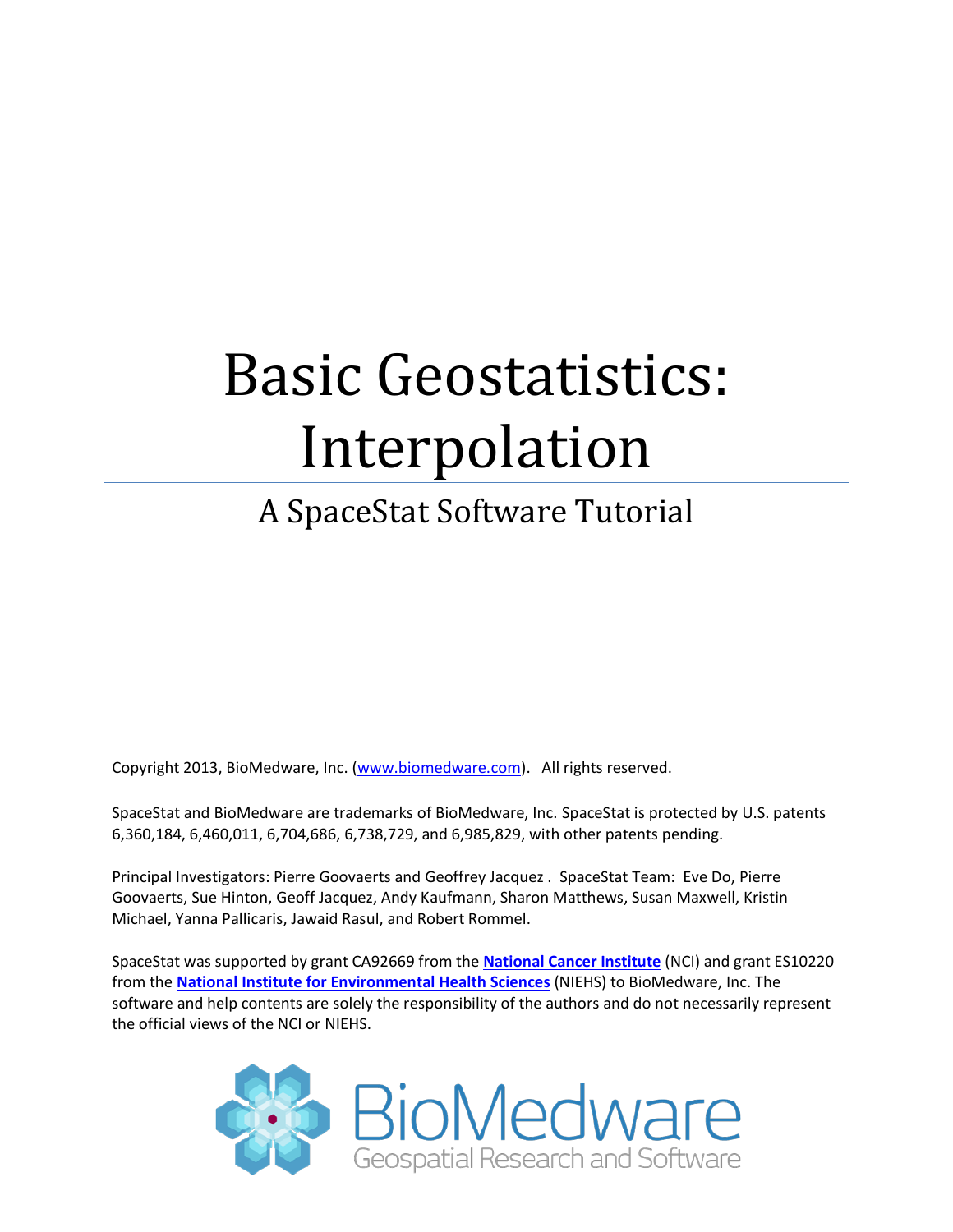#### **MATERIALS**

Project from Basic Geostatistics: Pattern Description or **[SpaceStat\\_Tutorial\\_Basic\\_Geostatistics\\_Part\\_1.SPT](http://www.biomedware.com/subdomains/biomed/files/tutorials/BasicGeostatisticsPart1/SpaceStat_Tutorial_Basic_Geostatistics_Part_1.spt)**

### **ESTIMATED TIME**

20 minutes

#### **OBJECTIVE**

The Basic Geostatistics tutorials will guide you to using basic geostatistical procedures in SpaceStat. In this second tutorial, you will use kriging to interpolate from one set of locations to a separate set of locations. You will also compare the predicted values with observed values at the interpolated locations. The Basic Geostatistics tutorials use data on the arsenic concentrations in Michigan groundwater.

#### **ABOUT KRIGING**

Kriging is a geostatistical process that estimates the values at unobserved locations from other observed locations. It is based on the concept that the estimated value at a location should be based the values of its neighbors weighted by the distance from the neighbor, similar to spatial regression. There are several different types of kriging. SpaceStat supports simple kriging, ordinary kriging and kriging with a trend for univariate kriging. Ordinary kriging assumes an unknown mean. You specify the mean for simple kriging (commonly the arithmetic mean of the data which you can see from the graph statistics of a histogram of the data in SpaceStat). In kriging with a trend, you must select the components to be included in the trend model (e.g. a linear or quadratic trend in X and Y).

# **STEP 1: OPEN THE STARTING PROJECT**

You can continue with the project that you used in the first tutorial of this series, Basic Geostatistics: Pattern Description or you can open the project below. To open this project, navigate through the menus to File-> Open Project or **click the Open Project button** as shown below.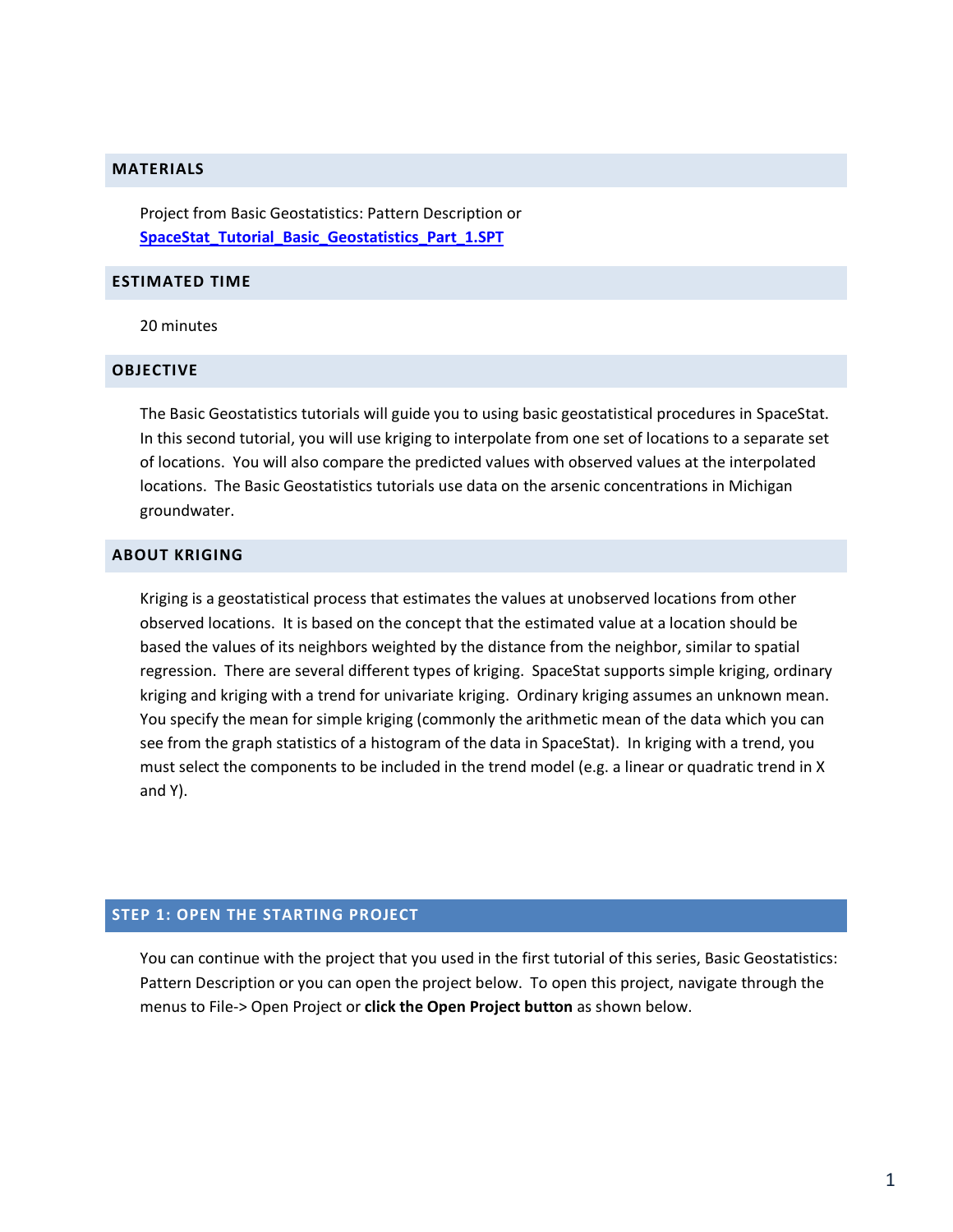

Using the Open Project button

You can download this project to use from the following link:

# **[SpaceStat\\_Tutorial\\_Basic\\_Geostatistics\\_Part\\_1.SPT](http://www.biomedware.com/subdomains/biomed/files/tutorials/BasicGeostatisticsPart1/SpaceStat_Tutorial_Basic_Geostatistics_Part_1.spt)**

# **STEP 2: KRIGING OPTIONS**

To begin the kriging method, **select Methods->Kriging->Univariate Kriging** from the main SpaceStat menu. This will open the Task Manager panel which is shown on the right side of the SpaceStat user interface by default. You might want to make this panel wider if the settings are hard to read. The Task Manager is organized into a series of vertical tabs, each of which you can expand by clicking on the heading of the tab. This tutorial will guide you through specifying the options in these tabs.

In the Source Geography tab, **specify 'Prediction wells' as the geography** for the source dataset and **'Log(Arsenic)' as the dataset**. Since the observations are point locations, you do not specify discretization options. Next **click the 'Destination Geography'** heading. In this tab, **select the 'Validation wells'** as the destination geography. **Click the 'Kriging type' heading.** Keep the default of 'Ordinary kriging'.

Kriging uses a variogram model that specifies how differences between locations are expected to behave as a function of distance between the locations. **Click the 'Variogram model' heading** to begin specifying the model. In SpaceStat you can use the same variogram model for multiple analyses, but you must create one first. To create a new variogram model, **click the 'Create new' button** on the right. This will bring up the Variogram model specification dialog. There are many parameters that you can specify for creating a variogram model, but at this point you will use an automatically fitted variogram model. When you open this dialog, SpaceStat has already fit a variogram model. You can either use this model, automatically fit another model specifying how you would like for SpaceStat to fit the model, or manually specify the parameters of the variogram model. At this time, you will use the automatically fitted model, so **click the 'Ok' button** to accept the model.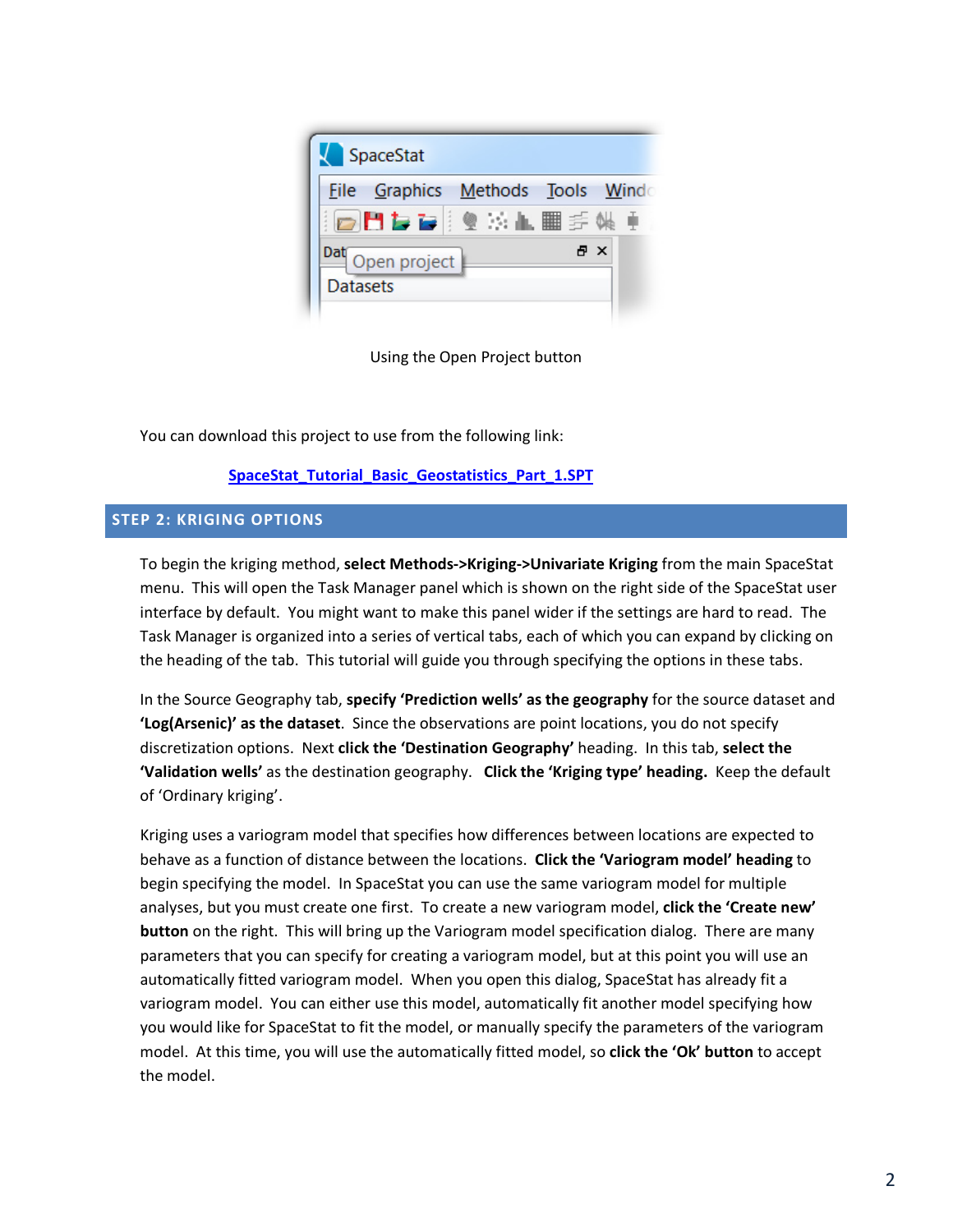**Click the 'Search strategy' heading** to open the next tab. This tab has more options for polygon geography where you can specify to use spatial weight sets to determine how to search adjacent polygons. For points the search strategies are based on distances between observations. Stratified search strategies ensure that neighbors will come from all directions (from each quadrant or octant). For this analysis, keeping the default of a non-stratified search is fine. The default of a minimum of 1 and a maximum of 16 neighbor observations to use are also fine. The default minimum and maximum radius are also fine. If these two values are the same, the search window is a circle, but if they are different the search window is an ellipse and the azimuth determines the angle of the search ellipse.

**Click the 'Back transform' heading** to specify how to back-transform the kriged estimates. In this case the data you are kriging are log-transformed values, so to convert these estimates back to arsenic concentration, you will need a back-transform. **Choose 'Yes'** from the 'Perform back transform' dropdown. **Select '10^x'** as the 'Back-transform function' to properly back-transform the log-transformed estimates.

**Click the 'Other settings' heading** to look at the other options for the kriging. Start and end time parameters are useful if there are several time periods with different variogram models. The defaults of the entire time interval are appropriate for this analysis. The 'Output trend coefficients' is used to generate a dataset of the trend coefficients when you are kriging with a trend. The kriging matrix file option will generate a text file containing with the kriging matrix and weights for each destination geography. The defaults of 'No' are appropriate for these options. Lastly **click on the 'Review settings'** header and verify that your settings match the dialog below:

#### **Review settings** Input parameters: Source dataset = Prediction wells: Log(Arsenic) Destination geography = Validation wells Estimation type = Continuous attributes w/o secondary information Kriging type: Ordinary Estimate spatial components (factorial kriging) = No Population adjustment method = None Variogram model = Variogram model Search type = Non-stratified Minimum observations = 1

```
Maximum observations = 16
Maior radius = 66212.7
Minor radius = 66212.7
Azimuth = 0Perform back transform = Yes
Back-transform function = 10<sup>2</sup>x
Start time = 1 Jan 1990
End time = 31 Dec 2003
Output trend coefficients = No
Generate kriging matrix file = No
Output folder name = Kriging datasets
```
Kriging settings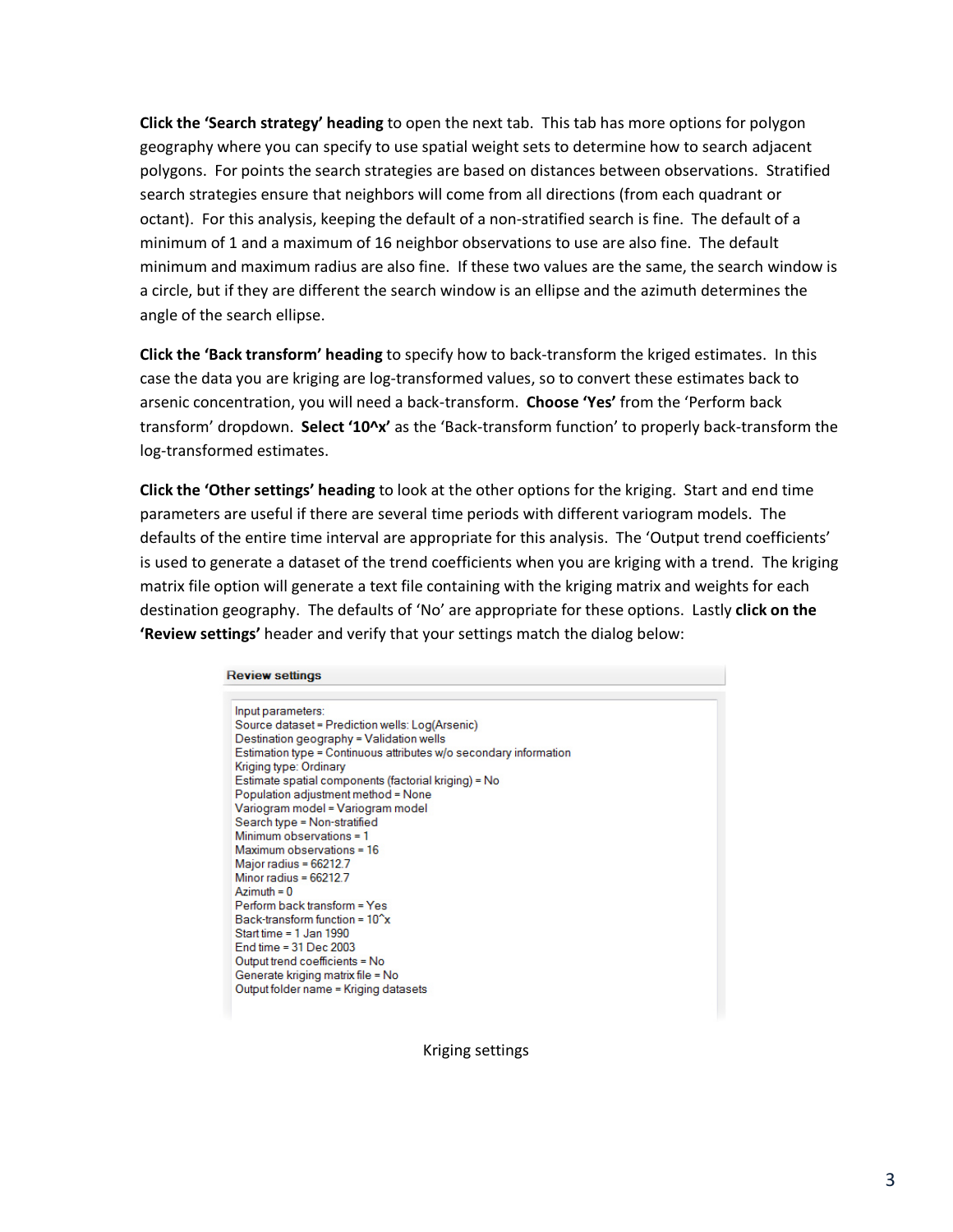When your settings match these, **click the 'Run' button** at the bottom of the Task manager pane. This will perform the kriging and create four datasets within the validation wells geography. The estimate and variance datasets are created along with back-transformed versions. All four datasets are placed within the 'Kriging datasets' folder under the 'Validation wells' geography.

### **STEP 3: CREATING A MAP OF THE KRIGING ESTIMATES**

The next step is to map the kriging estimates of the arsenic concentrations. Right click on the 'kriging estimate, back transformed' dataset. Choose 'Create map' from the popup menu. This will create a map of the back-transformed kriging estimates. Examine the spatial pattern of the estimates and notice that estimates are relatively high in the central areas of the study geography. Your map should look similar to the one below:



Map of the back-transformed kriging estimates

#### **STEP 4: COMPARING THE KRIGING ESTIMATES WITH THE VALIDATION DATA**

Validation is an important step in the generation of a kriging model. Perhaps the easiest way to compare the kriging estimates with the observed arsenic concentrations at the validation wells is to create a scatterplot of the results. **Click the 'Scatterplot' button** on the SpaceStat toolbar (this is the second button on the second group of buttons and looks like a group of red and blue points). **Select**